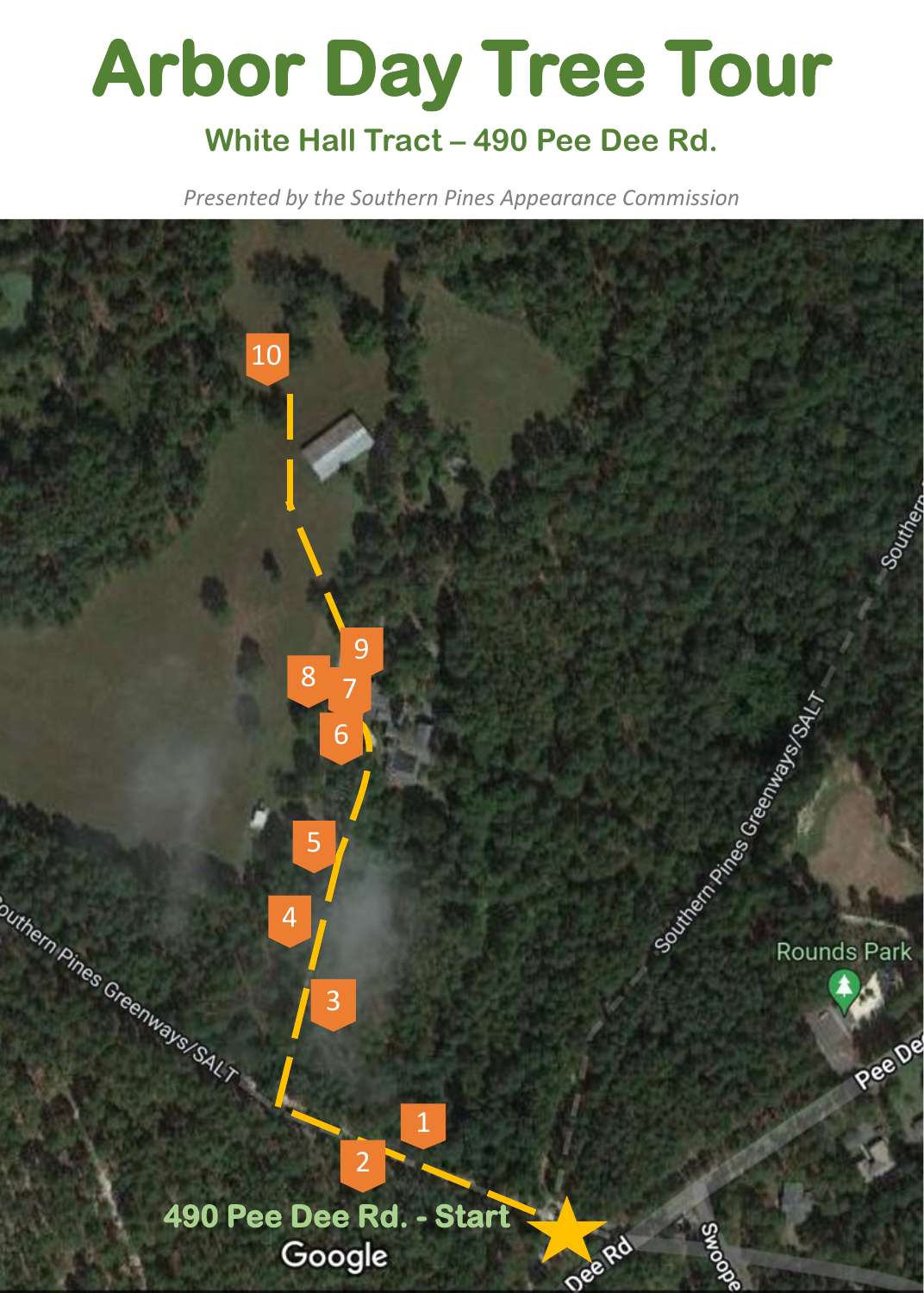*Welcome to the Southern Pines Whitehall Park! A recently acquired 157-acre tract where nature has been preserved and continues to flourish as a conservation area for all wildlife. This tour will showcase a few of the trees and how they house and feed several birds of this area.*

## **White Hall Tree Tour**

This is a mature Long Leaf Pine Forest. Fire is a critical management tool to maintain a long leaf forest that can reproduce trees to replace declining trees and maintain an open forest attractive to the red-cockaded woodpecker which is an endangered species native to this area. Larger trees in this forest are at least 80 years old. Trees must be at least 30 years old before they produce pinecones. The cones that you notice took several years to mature. The seeds twirl down from the cones in the late fall and early winter. The young Long Leaf Pine tree emerges on bare soil in the winter as 2 pine needles. It cannot sprout through thick pine straw or grass. Thus, a forest must be managed with regular burning or raking with the removal of understory species not indigenous to Long Leaf Pine Forests. Over the next  $5 - 8$  years the grass-like tree increases the number of needles in the clump. During this period of growth, the tree is developing an extensive root system. The tree looks similar to the needle grass that grows in a Long Leaf Pine forest. The long leaf pine has a bright green color that distinguishes it from the tannish needle grass. As the tree matures it will develop a stem and the needles will grow along the stem. 1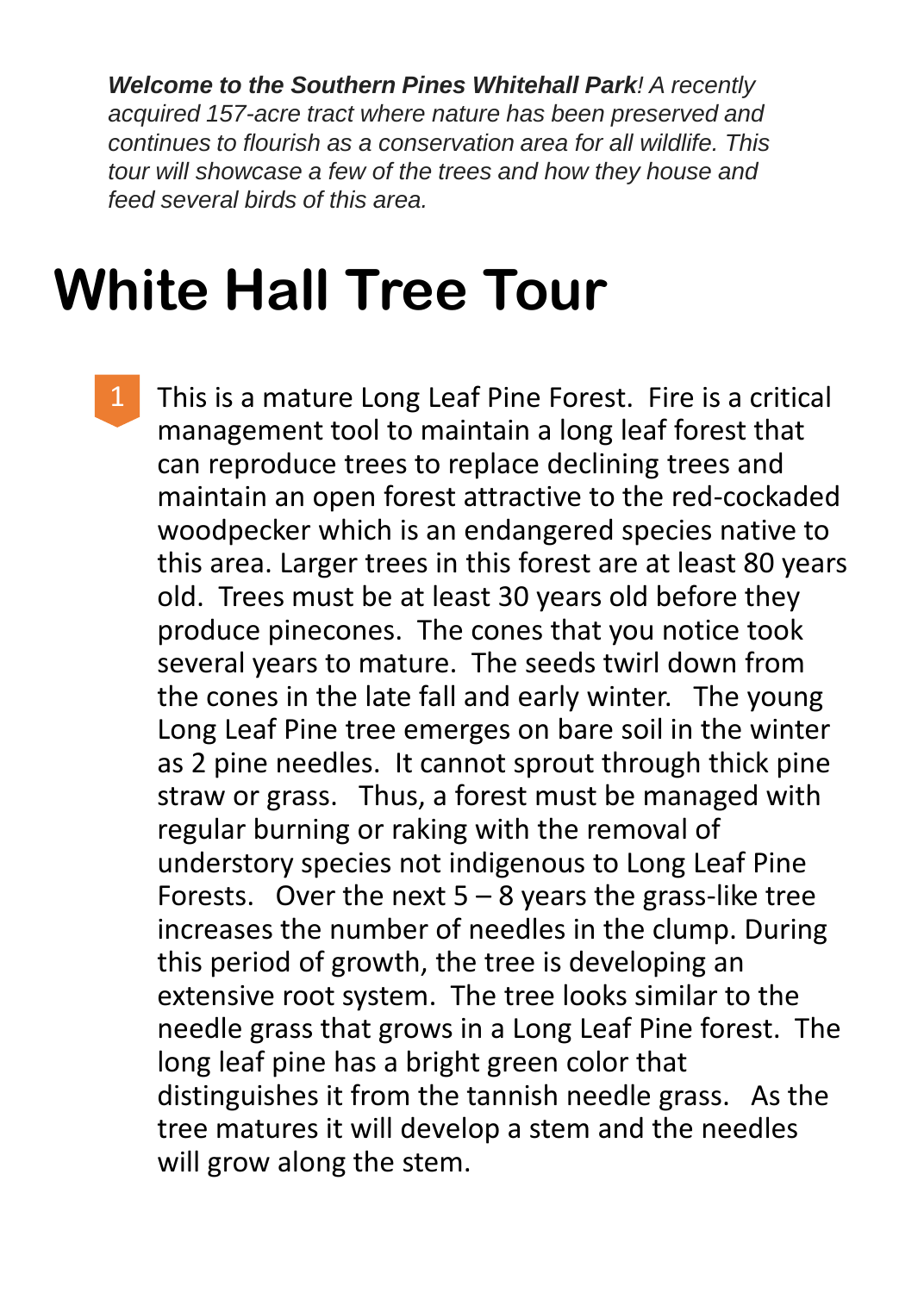

- To the left near "gate" tag on long leaf pine denotes a Red Cockaded Woodpecker nest in tree. The Red Cockaded Woodpecker nests exclusively in Long Leaf Pine trees in an open Long Leaf Pine forested setting. Trees that have an active or inactive nest are identified on this property with a marker. The Red Cockaded Woodpecker is an endangered and protected species. They nest in trees at least 80 years old. It is easier for the birds to create cavities in the heartwood of an older tree but still may take several years for the birds to excavate nest cavity which is 1-2 feet deep. A cluster of trees with cavities for nests is in this area. 3
- After 5-8 years in the grass-like stage, the Long Leaf pine enters the bottle brush stage. It produces needles along the trunk and then a pom- poms of needles in several locations along the trunk. During this stage it grows about 2 feet per year. After  $9 - 15$  years it starts to grow branches and becomes a sapling tree. The tree is tall and spindly during the sapling stage of growth. 4

The red-cockaded woodpecker is the only species that excavates cavities for nesting in living pine trees. There is a whitish sheen on the tree trunk beneath the hole that is from the Pine's sap. The birds peck at the tree to make the sap seep onto the trunk. The sap is slick and makes it difficult for a snake or other creature to climb up the trunk to invade or occupy the nest. If a tree has the light-colored sap, it likely has an active Red Cockaded Woodpecker nest.

2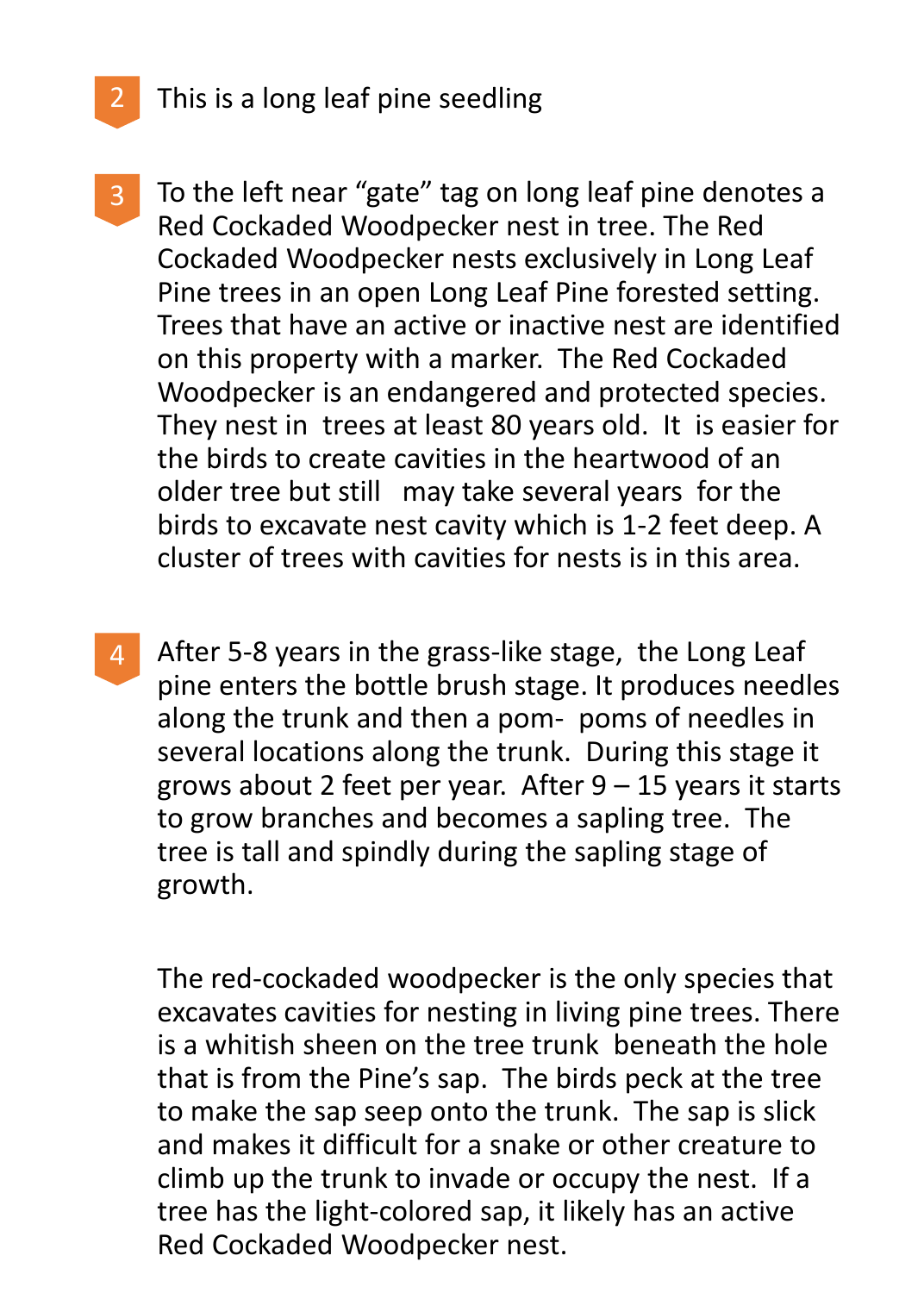- The Carolina Cherry Laurel is a native species. It is not a species in a Long Leaf Pine Forest that has been managed with regular burning that removes the midstory trees and shrubs. The Carolina Cherry Laurel provides berries that birds and other animals eat. Insects visit the flowers when it blooms in late winter and early spring. Other mid-story species in these woods including privet, wax myrtle, holly and viburnum. Of these, privet is considered an invasive species. It is not native to North Carolina. Regular burning removes these species and makes the forest open and attractive to the Red Cockaded Woodpecker. The Carolina Cherry Laurel goes in and out of favor with the landscape industry. 5
- American Holly is a native species with red berries that are visually attractive and eaten by a wide range of birds and other wildlife. It is widely used as an ornamental plant in the constructed landscape. 6
- Southern Magnolia is a traditional landscape plant in the south. It is a large, hardy, evergreen with scented flowers in the spring. The seed heads provide food for wildlife. 7
- The Red Cedar has a huge habitat from the mountains to the coast of North Carolina. It is a tough plant that provides locations for bird nests and seeds for birds to eat. Its aromatic wood detracts moths and other insects and has been used for furniture to store textiles in. This native conifer has a wide range of genetic variation thus comes in many hues shapes and sizes which are on this property. 8